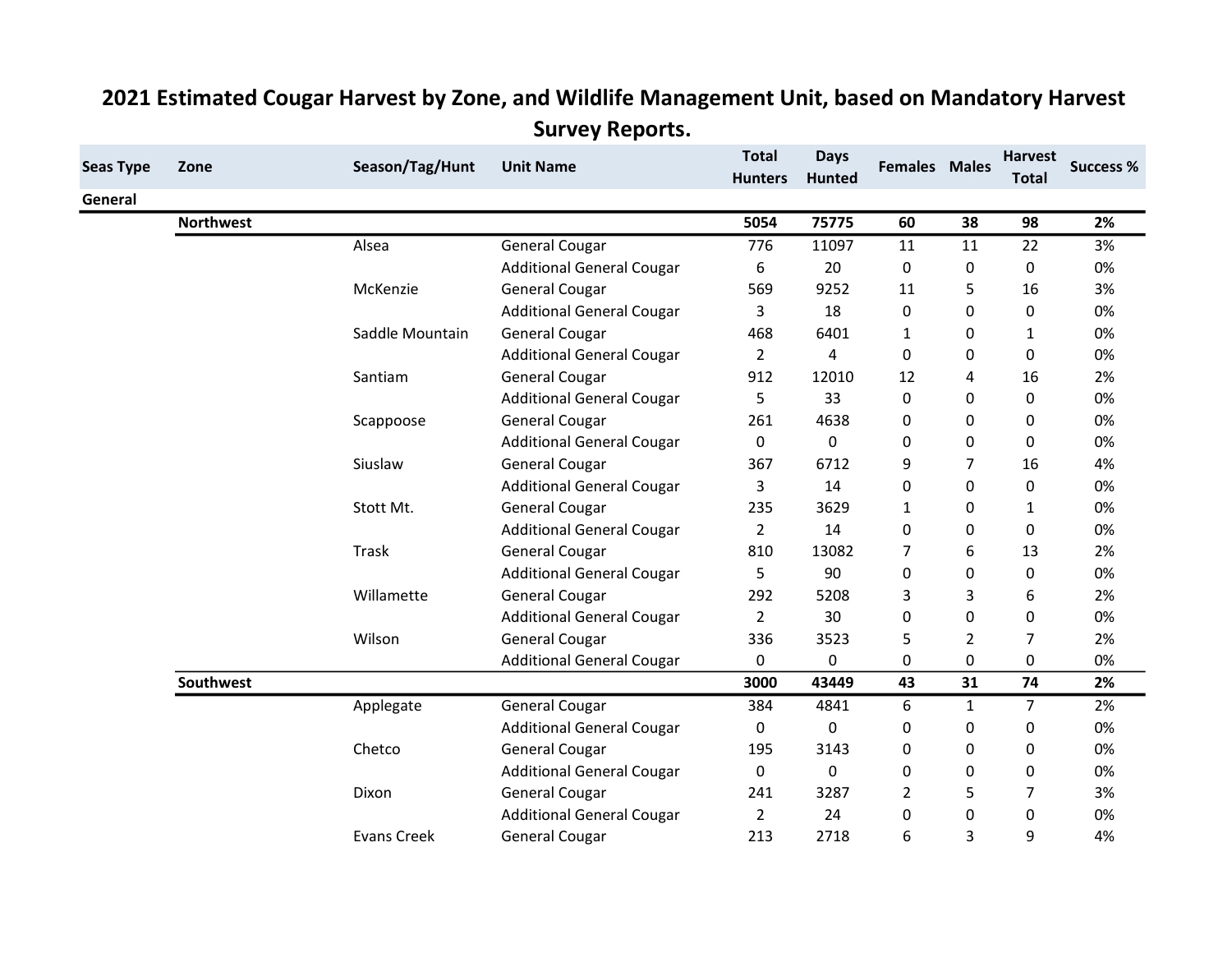| <b>Seas Type</b> | Zone                 | Season/Tag/Hunt      | <b>Unit Name</b>                 | <b>Total</b><br><b>Hunters</b> | <b>Days</b><br><b>Hunted</b> | <b>Females Males</b> |                | <b>Harvest</b><br><b>Total</b> | <b>Success %</b> |
|------------------|----------------------|----------------------|----------------------------------|--------------------------------|------------------------------|----------------------|----------------|--------------------------------|------------------|
|                  |                      |                      | <b>Additional General Cougar</b> | $\overline{2}$                 | 4                            | $\overline{2}$       | 0              | $\overline{2}$                 | 100%             |
|                  |                      | Indigo               | <b>General Cougar</b>            | 417                            | 5587                         | 5                    | $\overline{2}$ | 7                              | 2%               |
|                  |                      |                      | <b>Additional General Cougar</b> | 0                              | 0                            | 0                    | 0              | 0                              | 0%               |
|                  |                      | Melrose              | <b>General Cougar</b>            | 210                            | 3339                         | 3                    | 1              | 4                              | 2%               |
|                  |                      |                      | <b>Additional General Cougar</b> | $\overline{2}$                 | 6                            | 0                    | 0              | 0                              | 0%               |
|                  |                      | Powers               | <b>General Cougar</b>            | 126                            | 1880                         | 5                    | 2              | 7                              | 6%               |
|                  |                      |                      | <b>Additional General Cougar</b> | 0                              | 0                            | 0                    | 0              | 0                              | 0%               |
|                  |                      | Rogue                | <b>General Cougar</b>            | 704                            | 9371                         | 5                    | 8              | 13                             | 2%               |
|                  |                      |                      | <b>Additional General Cougar</b> | 5                              | 70                           | 0                    | 0              | 0                              | 0%               |
|                  |                      | <b>Sixes</b>         | <b>General Cougar</b>            | 88                             | 1681                         | 3                    | 0              | 3                              | 3%               |
|                  |                      |                      | <b>Additional General Cougar</b> | 0                              | $\Omega$                     | 0                    | 0              | 0                              | 0%               |
|                  |                      | Tioga                | <b>General Cougar</b>            | 405                            | 7438                         | 6                    | 9              | 15                             | 4%               |
|                  |                      |                      | <b>Additional General Cougar</b> | 6                              | 60                           | 0                    | 0              | 0                              | 0%               |
|                  | <b>South Central</b> |                      |                                  | 615                            | 8926                         | 6                    | 11             | 17                             | 3%               |
|                  |                      | Fort Rock            | <b>General Cougar</b>            | 161                            | 2027                         | 0                    | $\mathbf{1}$   | $\mathbf{1}$                   | 1%               |
|                  |                      | Interstate           | <b>General Cougar</b>            | 88                             | 1150                         | 4                    | 3              | 7                              | 8%               |
|                  |                      |                      | <b>Additional General Cougar</b> | $\Omega$                       | $\mathbf{0}$                 | 0                    | 0              | 0                              | 0%               |
|                  |                      | Keno                 | <b>General Cougar</b>            | 167                            | 1951                         | 0                    | 6              | 6                              | 4%               |
|                  |                      |                      | <b>Additional General Cougar</b> | $\overline{2}$                 | 12                           | $\overline{2}$       | 0              | $\overline{2}$                 | 100%             |
|                  |                      | <b>Klamath Falls</b> | <b>General Cougar</b>            | 91                             | 2576                         | 0                    | $\mathbf{1}$   | 1                              | 1%               |
|                  |                      |                      | <b>Additional General Cougar</b> | 0                              | 0                            | 0                    | 0              | 0                              | 0%               |
|                  |                      | Silver Lake          | <b>General Cougar</b>            | 72                             | 767                          | 0                    | 0              | 0                              | 0%               |
|                  |                      |                      | <b>Additional General Cougar</b> | 0                              | $\mathbf{0}$                 | 0                    | 0              | 0                              | 0%               |
|                  |                      | Sprague              | <b>General Cougar</b>            | 34                             | 443                          | 0                    | 0              | 0                              | 0%               |
|                  |                      |                      | <b>Additional General Cougar</b> | 0                              | 0                            | 0                    | 0              | 0                              | 0%               |
|                  | <b>Central</b>       |                      |                                  | 943                            | 12781                        | 9                    | 8              | 17                             | 2%               |
|                  |                      | Grizzly              | <b>General Cougar</b>            | 210                            | 3369                         | 0                    | 0              | 0                              | 0%               |
|                  |                      |                      | <b>Additional General Cougar</b> | 2                              | 50                           | 0                    | 0              | 0                              | 0%               |
|                  |                      | Maury                | General Cougar                   | 34                             | 251                          | 0                    | 0              | 0                              | 0%               |
|                  |                      |                      | <b>Additional General Cougar</b> | 0                              | 0                            | 0                    | 0              | 0                              | 0%               |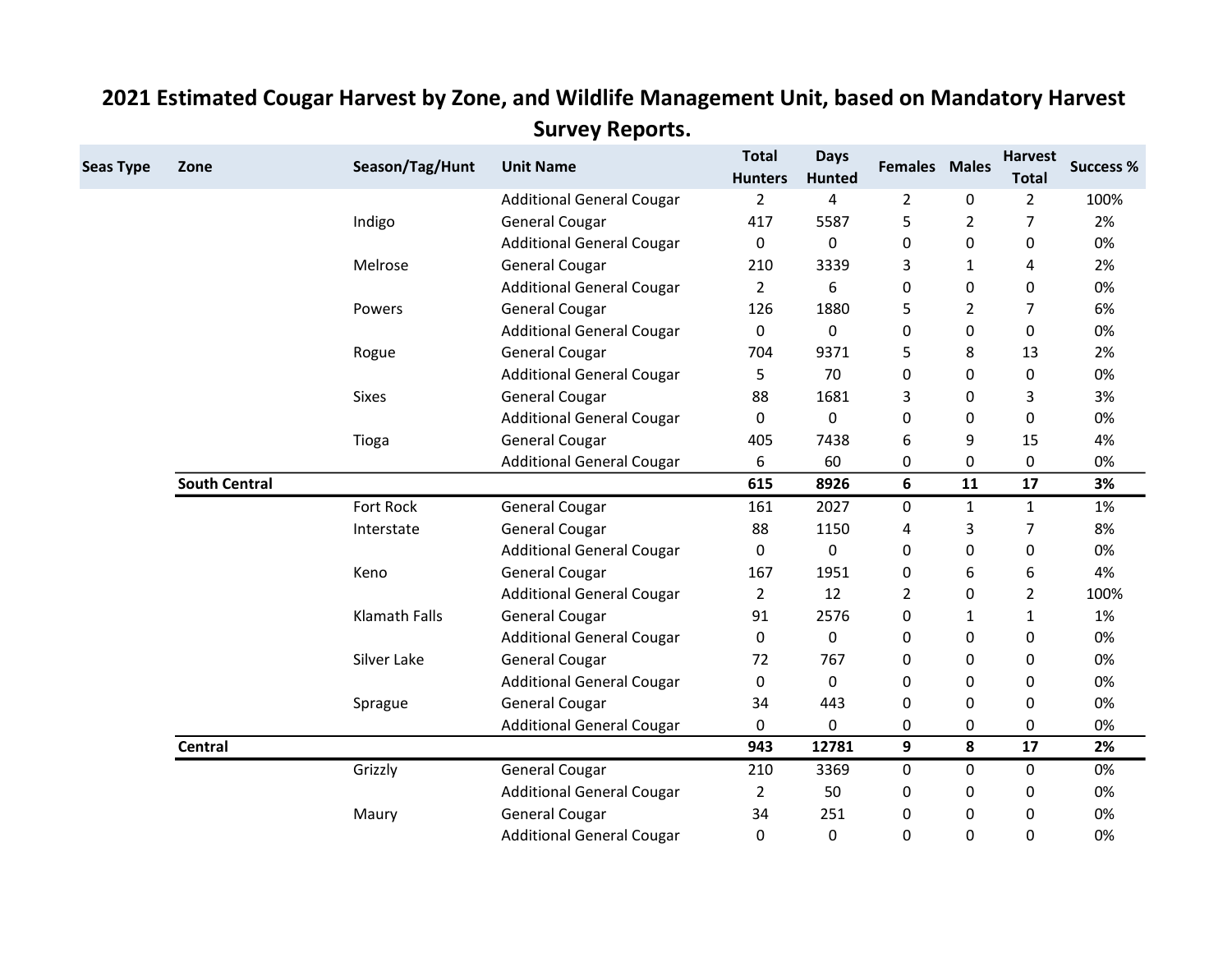| <b>Seas Type</b> | Zone             | Season/Tag/Hunt        | <b>Unit Name</b>                 | <b>Total</b><br><b>Hunters</b> | <b>Days</b><br><b>Hunted</b> | <b>Females Males</b> |                         | <b>Harvest</b><br><b>Total</b> | <b>Success %</b> |
|------------------|------------------|------------------------|----------------------------------|--------------------------------|------------------------------|----------------------|-------------------------|--------------------------------|------------------|
|                  |                  | Metolius               | <b>General Cougar</b>            | 89                             | 1261                         | 5                    | 2                       | 7                              | 8%               |
|                  |                  |                        | <b>Additional General Cougar</b> | 3                              | 54                           | 0                    | 0                       | 0                              | 0%               |
|                  |                  | Ochoco                 | <b>General Cougar</b>            | 296                            | 3105                         | 3                    | 4                       | 7                              | 2%               |
|                  |                  |                        | <b>Additional General Cougar</b> | $\overline{2}$                 | 40                           | 0                    | $\overline{2}$          | $\overline{2}$                 | 100%             |
|                  |                  | Paulina                | <b>General Cougar</b>            | 97                             | 1655                         | 1                    | 0                       | 1                              | 1%               |
|                  |                  |                        | <b>Additional General Cougar</b> | $\Omega$                       | $\Omega$                     | 0                    | 0                       | 0                              | 0%               |
|                  |                  | <b>Upper Deschutes</b> | <b>General Cougar</b>            | 210                            | 2996                         | 0                    | 0                       | 0                              | 0%               |
|                  |                  |                        | <b>Additional General Cougar</b> | 0                              | 0                            | 0                    | 0                       | 0                              | 0%               |
|                  | Columbia         |                        |                                  | 492                            | 6829                         | $\overline{7}$       | $\overline{\mathbf{3}}$ | 10                             | 2%               |
|                  |                  | <b>Biggs</b>           | <b>General Cougar</b>            | 50                             | 1249                         | 0                    | $\pmb{0}$               | 0                              | 0%               |
|                  |                  |                        | <b>Additional General Cougar</b> | $\mathbf{0}$                   | 0                            | 0                    | 0                       | 0                              | 0%               |
|                  |                  | Hood                   | <b>General Cougar</b>            | 106                            | 1396                         | 3                    | 0                       | 3                              | 3%               |
|                  |                  |                        | <b>Additional General Cougar</b> | 3                              | 45                           | 0                    | 0                       | 0                              | 0%               |
|                  |                  | Maupin                 | <b>General Cougar</b>            | 29                             | 312                          | 0                    | 0                       | 0                              | 0%               |
|                  |                  |                        | <b>Additional General Cougar</b> | $\mathbf 0$                    | 0                            | 0                    | 0                       | 0                              | 0%               |
|                  |                  | <b>White River</b>     | <b>General Cougar</b>            | 302                            | 3813                         | 4                    | 3                       | 7                              | 2%               |
|                  |                  |                        | <b>Additional General Cougar</b> | $\overline{2}$                 | 14                           | 0                    | 0                       | 0                              | 0%               |
|                  | <b>Northeast</b> |                        |                                  | 4856                           | 52883                        | 51                   | 46                      | 97                             | 2%               |
|                  |                  | Beulah                 | <b>General Cougar</b>            | 211                            | 2129                         | 5                    | $\overline{2}$          | $\overline{7}$                 | 3%               |
|                  |                  |                        | <b>Additional General Cougar</b> | $\overline{2}$                 | 14                           | 0                    | 0                       | 0                              | 0%               |
|                  |                  | <b>Catherine Creek</b> | <b>General Cougar</b>            | 175                            | 2354                         | 7                    | 3                       | 10                             | 6%               |
|                  |                  |                        | <b>Additional General Cougar</b> | 5                              | 32                           | 0                    | 3                       | 3                              | 60%              |
|                  |                  | Chesnimnus             | <b>General Cougar</b>            | 145                            | 1185                         | 8                    | 5                       | 13                             | 9%               |
|                  |                  |                        | <b>Additional General Cougar</b> | $\overline{2}$                 | 18                           | 0                    | $\overline{2}$          | $\overline{2}$                 | 100%             |
|                  |                  | Columbia Basin         | <b>General Cougar</b>            | 26                             | 445                          | 0                    | 0                       | 0                              | 0%               |
|                  |                  |                        | <b>Additional General Cougar</b> | 0                              | $\mathbf{0}$                 | 0                    | 0                       | 0                              | 0%               |
|                  |                  | Desolation             | <b>General Cougar</b>            | 378                            | 4098                         | 3                    | 3                       | 6                              | 2%               |
|                  |                  |                        | <b>Additional General Cougar</b> | $\mathbf{0}$                   | $\mathbf{0}$                 | 0                    | 0                       | 0                              | 0%               |
|                  |                  | Fossil                 | <b>General Cougar</b>            | 198                            | 2050                         | 3                    | 3                       | 6                              | 3%               |
|                  |                  |                        | <b>Additional General Cougar</b> | 3                              | 156                          | 0                    | 0                       | 0                              | 0%               |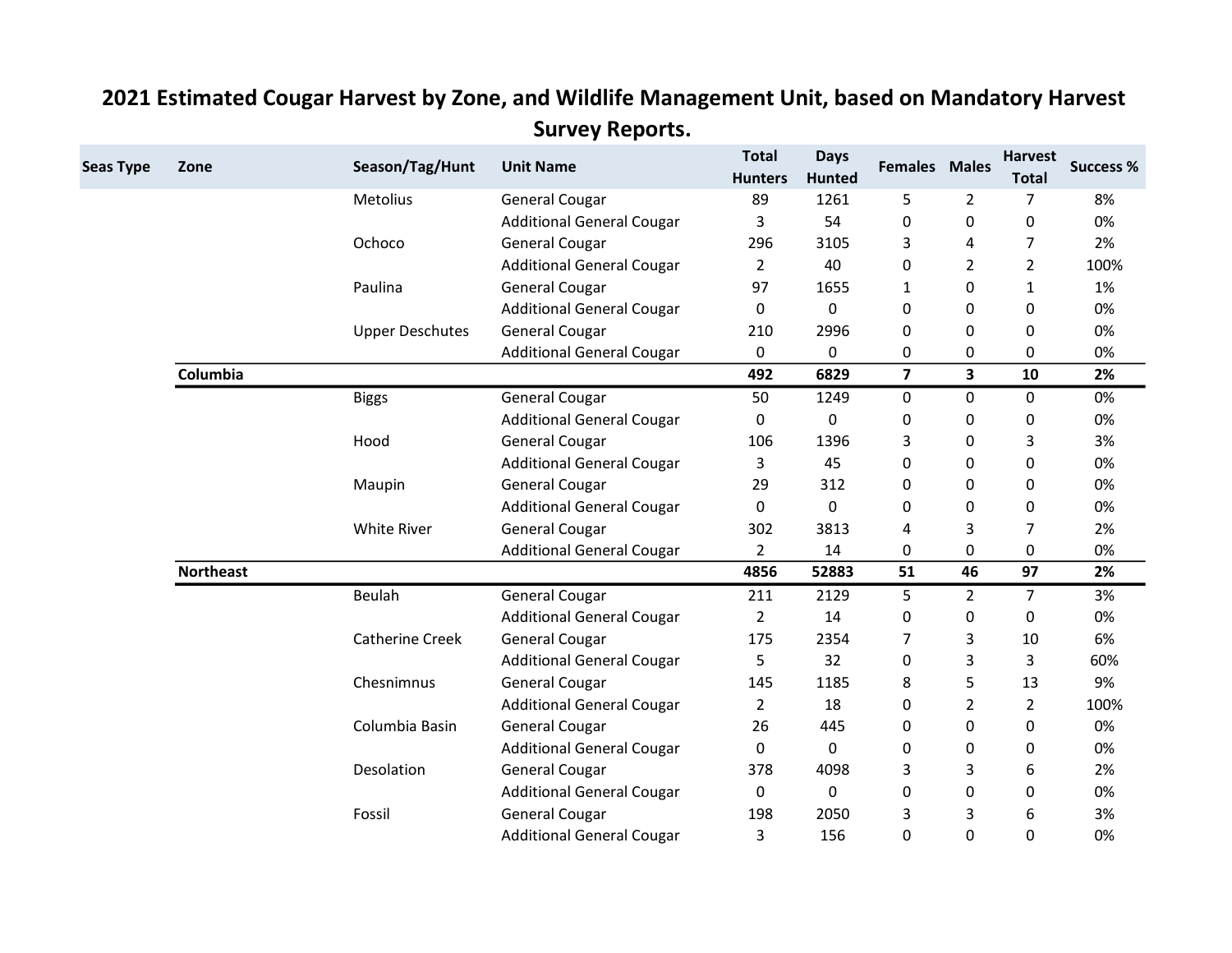| <b>Seas Type</b> | Zone | Season/Tag/Hunt     | <b>Unit Name</b>                 | <b>Total</b><br><b>Hunters</b> | <b>Days</b><br><b>Hunted</b> | <b>Females Males</b> |                | <b>Harvest</b><br><b>Total</b> | <b>Success %</b> |
|------------------|------|---------------------|----------------------------------|--------------------------------|------------------------------|----------------------|----------------|--------------------------------|------------------|
|                  |      | Heppner             | <b>General Cougar</b>            | 763                            | 7853                         | 3                    | $\mathbf{1}$   | 4                              | 1%               |
|                  |      |                     | <b>Additional General Cougar</b> | 3                              | 30                           | 0                    | 0              | 0                              | 0%               |
|                  |      | Imnaha              | <b>General Cougar</b>            | 194                            | 2212                         | 0                    | 0              | 0                              | 0%               |
|                  |      |                     | <b>Additional General Cougar</b> | $\mathbf 0$                    | $\mathbf 0$                  | 0                    | 0              | 0                              | 0%               |
|                  |      | Keating             | <b>General Cougar</b>            | 128                            | 1713                         | 0                    | $\mathbf{1}$   | 1                              | 1%               |
|                  |      |                     | <b>Additional General Cougar</b> | $\overline{2}$                 | 14                           | 0                    | 0              | 0                              | 0%               |
|                  |      | Lookout Mountain    | <b>General Cougar</b>            | 66                             | 676                          | 1                    | 0              | 1                              | 2%               |
|                  |      |                     | <b>Additional General Cougar</b> | 0                              | $\mathbf 0$                  | 0                    | 0              | 0                              | 0%               |
|                  |      | Minam               | <b>General Cougar</b>            | 91                             | 1182                         | 0                    | 0              | 0                              | 0%               |
|                  |      |                     | <b>Additional General Cougar</b> | $\overline{2}$                 | 10                           | 0                    | 0              | 0                              | 0%               |
|                  |      | Mt. Emily           | <b>General Cougar</b>            | 163                            | 2134                         | 3                    | 3              | 6                              | 4%               |
|                  |      |                     | <b>Additional General Cougar</b> | 0                              | 0                            | 0                    | 0              | 0                              | 0%               |
|                  |      | Murderer's Creek    | <b>General Cougar</b>            | 304                            | 2993                         | 4                    | 0              | 4                              | 1%               |
|                  |      |                     | <b>Additional General Cougar</b> | $\overline{2}$                 | 30                           | 0                    | 0              | 0                              | 0%               |
|                  |      | Northside           | <b>General Cougar</b>            | 298                            | 3099                         | 5                    | $\overline{2}$ | 7                              | 2%               |
|                  |      |                     | <b>Additional General Cougar</b> | 0                              | 0                            | 0                    | 0              | 0                              | 0%               |
|                  |      | <b>Pine Creek</b>   | <b>General Cougar</b>            | 101                            | 1632                         | 0                    | 0              | 0                              | 0%               |
|                  |      |                     | <b>Additional General Cougar</b> | 0                              | 0                            | 0                    | 0              | 0                              | 0%               |
|                  |      | <b>Sled Springs</b> | <b>General Cougar</b>            | 230                            | 2151                         | 0                    | 6              | 6                              | 3%               |
|                  |      |                     | <b>Additional General Cougar</b> | 0                              | 0                            | 0                    | $\pmb{0}$      | $\pmb{0}$                      | 0%               |
|                  |      | <b>Snake River</b>  | <b>General Cougar</b>            | 94                             | 1097                         | 0                    | 0              | 0                              | 0%               |
|                  |      |                     | <b>Additional General Cougar</b> | 0                              | $\mathbf{0}$                 | 0                    | 0              | 0                              | 0%               |
|                  |      | Starkey             | <b>General Cougar</b>            | 390                            | 3943                         | 3                    | 3              | 6                              | 2%               |
|                  |      |                     | <b>Additional General Cougar</b> | $\overline{2}$                 | 20                           | 0                    | 0              | 0                              | 0%               |
|                  |      | Sumpter             | <b>General Cougar</b>            | 270                            | 3026                         | 0                    | 3              | 3                              | 1%               |
|                  |      |                     | <b>Additional General Cougar</b> | 6                              | 48                           | 0                    | 0              | 0                              | 0%               |
|                  |      | Ukiah               | <b>General Cougar</b>            | 427                            | 4182                         | 3                    | 1              | 4                              | 1%               |
|                  |      |                     | <b>Additional General Cougar</b> | 8                              | 178                          | 0                    | 0              | 0                              | 0%               |
|                  |      | Walla Walla         | <b>General Cougar</b>            | 50                             | 921                          | $\overline{2}$       | $\overline{2}$ | 4                              | 8%               |
|                  |      |                     | <b>Additional General Cougar</b> | $\Omega$                       | 0                            | 0                    | 0              | 0                              | 0%               |
|                  |      | Wenaha              | <b>General Cougar</b>            | 114                            | 1234                         | $\mathbf{1}$         | 3              | $\overline{a}$                 | 4%               |